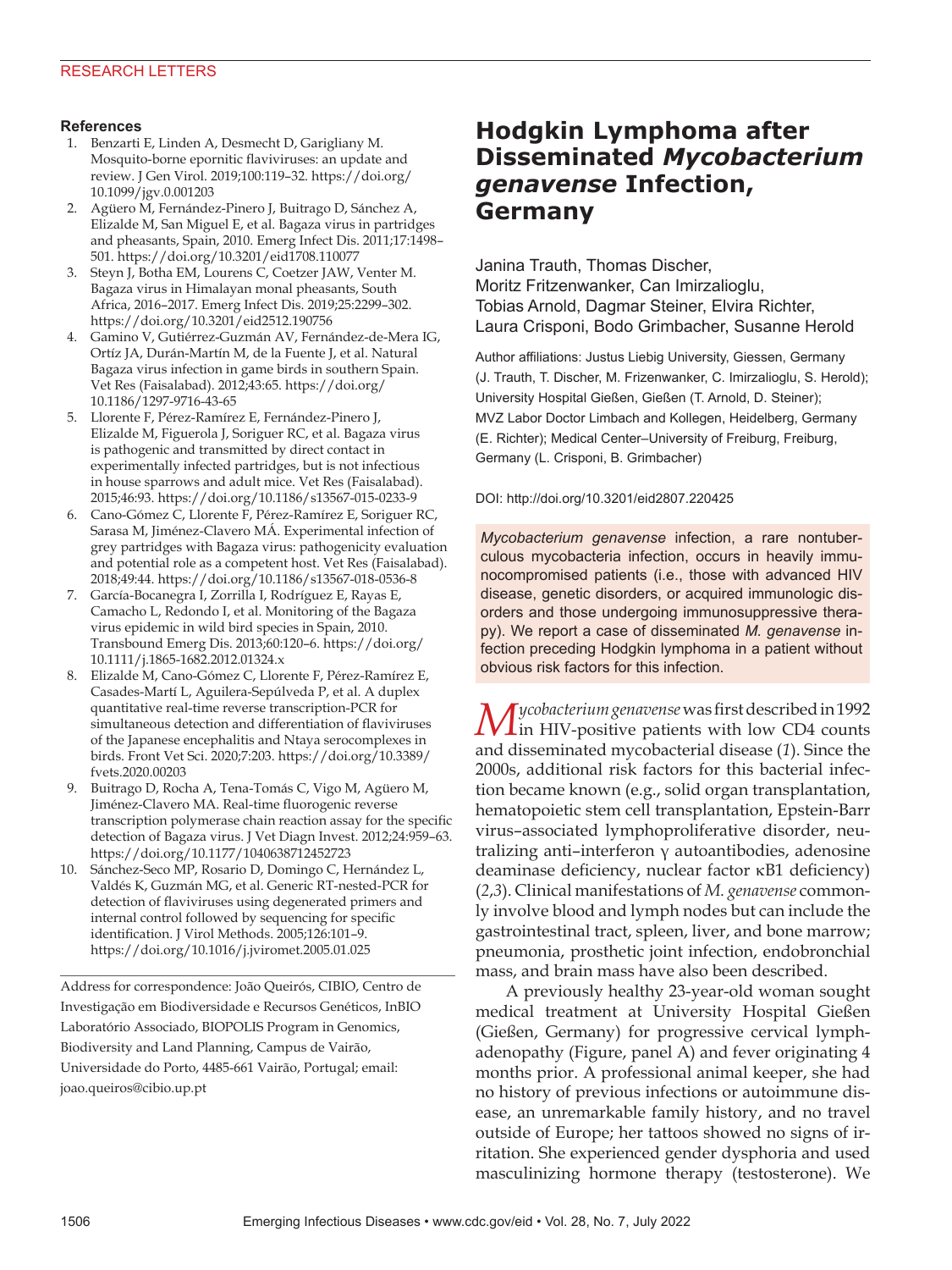

**Figure.** Clinical manifestations and radiologic findings in the course of disease in a 23-year-old woman with disseminated *M. genavense* infection preceding Hodgkin lymphoma, Germany. A) Cervical wound after initial lymph node extirpation. B) Magnetic resonance imaging at the time of initial evaluation. C) Endobronchial view of tracheo-esophageal fistula before positioning of a stent. D) Endobronchial view of the prior tracheo-esophageal fistula after treatment. Whitish scar tissue is seen at the bottom left. E) 18F-FDG-PET scan at initial evaluation (maximum intensity projection). Cervical lymph node mass is seen, with no pathologic uptake in the abdomen. F) <sup>18</sup>F-FDG-PET scan after 6 months of antibiotic treatment showing reduced uptake. G) 18F-FDG-PET scan shortly before Hodgkin lymphoma was diagnosed showing new hepatosplenomegaly and lymphadenopathy. H) <sup>18</sup>F-FDG-PET scan after antibiotic and chemotherapy without pathologic enhancement

excluded common causes of cervical lymphadenopathy (e.g., HIV, tuberculosis, bacterial abscess, Epstein-Barr virus, lymphoma, toxoplasmosis, bartonellosis, and syphilis), but the extensive lymphadenopathy pointed to a severe disease (Figure, panel B, E). Multiple conglomerate, necrotizing mediastinal lymph nodes resulted in a tracheo-esophageal fistula (Figure, panel C), which required esophageal stenting.

Cervical lymph nodes showed a necrotizing, giant cell–containing inflammatory reaction. We detected acid-fast bacteria on microscopic examination and subsequently identified it as *M. genavense* by using broad-range 16S-rDNA PCR and Sanger sequencing of the resulting amplicon (Appendix, https://wwwnc.cdc.gov/EID/article/28/7/22-0425-App1.pdf). In blood and bone marrow, we detected no mycobacteria. From culture on solid medium and mycobacteria growth indicator tube, we were unable to recover outgrowth. *M. genavense* cannot be cultivated in rou-

tine liquid and solid media (Löwenstein–Jensen and Stonebrink) but requires special supplementation for recovery on culture (Middlebrook 7H11 agar [ThermoFisher, https://www.thermofisher.com] supplemented with mycobactin J) and an incubation period >100 days. Standardized susceptibility testing is not available (*4*).

For this nontuberculous mycobacteria (NTM) disease, diagnostic criteria are ill defined and no treatment guidelines are established. Reported casepatients are treated with a 2- to 4-drug regimen, including mostly macrolides, rifampin, ethambutol, and amikacin or fluroquinolones. The regimen for this patient consisted of clarithromycin, rifabutin, ethambutol, and temporary add-on doses of levofloxacin, amikacin, clofazimine, or bedaquiline. During the ensuing months, the wounds and tracheo-esophageal fistula slowly healed (Figure, panel D), and imaging showed decreased uptake (Figure, panel F).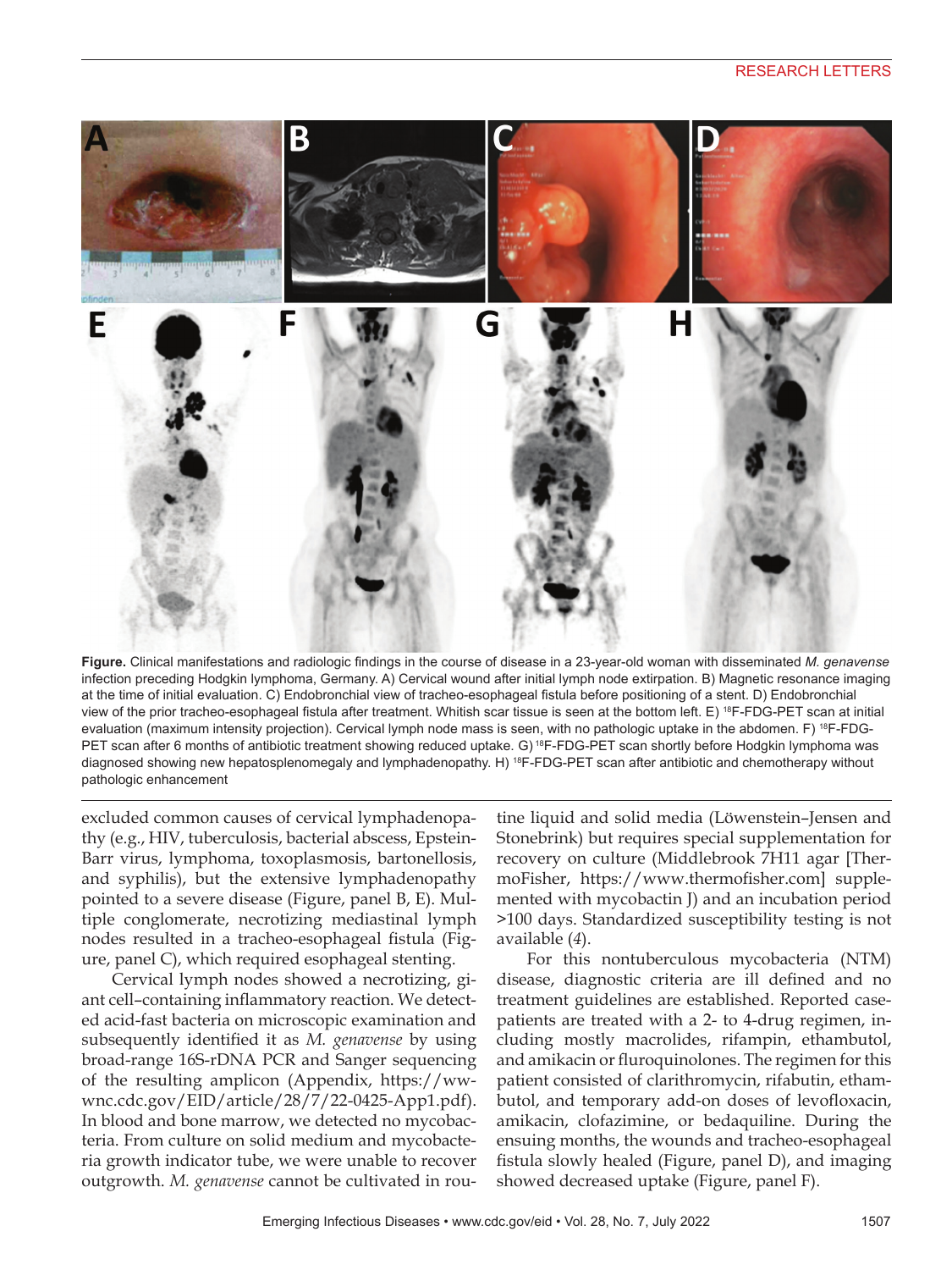As a professional pet keeper, the patient had close contact with domestic animals, including birds. Zoonotic transmission of *M. genavense* has not been well described (*5*), but it does pose a potential risk for susceptible hosts. Because a predisposing risk factor for the patient's NTM disease had not been identified, we ruled out several conditions: acquired immunodeficiency, idiopathic CD4 lymphocytopenia, Mendelian susceptibility to mycobacterial disease, and neutralizing anti–interferon γ autoantibodies or a defect in the (proximal) interferon γ receptor signaling pathway (data not shown). A targeted gene panel with a focused analysis on 810 genes associated with immune and blood disorders did not identify a genetic variant that could alone explain the phenotype; however, we detected several rare variants (Appendix).

After 11 months of antibiotic therapy, an <sup>18</sup>F-FDG-PET scan revealed new lymphadenopathy and splenomegaly (Figure, panel G). CD4-to-CD8 ratio dropped from 1.7 to 1.0, and we found new low-level EBV viremia (350 copies/mL). On the basis of new tissue samples from mediastinal lymph nodes, we diagnosed classical Hodgkin lymphoma (HL [mixed type]) stage IV. Mycobacterial PCR was negative in all these samples and, retrospectively, all previous samples were tumor-free. Six cycles of chemotherapy (brentuximab combined with doxorubicin, vinblastine, dacarbazine) were followed by 4 doses of nivolumab because of histologically confirmed mixed response. One year after treatment completion and cessation of antimycobacterial therapy, liquid biopsy and an 18F-FDG-PET scan showed complete remission and no signs of NTM infection (Figure, panel H).

In other reports of *M. genavense* infections related to lymphomas, patients acquired the infection during immunosuppressive therapy; however, in this patient, infection preceded HL. Genetic and environmental factors are relevant in the pathogenesis of HL (*6*) and in pathogenic pathways triggered by virus infections (e.g., HIV and Epstein-Barr virus) (*7*); bacterial antigen triggering has been implicated recently in early developmental stages of the disease (*8*). Other reports have discussed an increased risk for HL after tuberculosis infection (*9*) and HL associated with concomitant tuberculosis, leprosy, and *Mycobacterium avium* complex disease (*10*).

*M. genavense* remains a diagnostic challenge because standard media and incubation times do not yield bacterial growth, which can result in missed diagnoses. Research is needed to gain a clear understanding of the interplay of NTM and HL, specifically in regard to how mycobacterial antigens trigger pathogenic pathways during HL development

and the role of HL in causing local immune escape mechanisms and immunologic imbalance resulting in susceptibility to infections.

In conclusion, we report a patient with disseminated *M. genavense* infection preceding HL who recovered after antimycobacterial therapy and firstand second-line chemotherapy. A zoonotic source of *M. genavense* infection is likely. Furthermore, because sex hormones affect immunity and testosterone is a susceptibility factor for mycobacterial disease, masculinizing hormone therapy could have contributed to susceptibility.

## **About the Author**

Dr. Trauth is attending physician at University Hospital Gießen, Germany. Her primary interests include pulmonary infections and antibiotic stewardship.

### **References**

- 1. Böttger EC, Teske A, Kirschner P, Bost S, Chang HR, Beer V, et al. Disseminated "*Mycobacterium genavense*" infection in patients with AIDS. Lancet. 1992;340:76–80. https://doi.org/10.1016/0140-6736(92)90397-L
- 2. Bustamante J, Boisson-Dupuis S, Abel L, Casanova J-L. Mendelian susceptibility to mycobacterial disease: genetic, immunological, and clinical features of inborn errors of IFN-γ immunity. Semin Immunol. 2014;26:454–70. https://doi.org/10.1016/j.smim.2014.09.008
- 3. Mahmood M, Ajmal S, Abu Saleh OM, Bryson A, Marcelin JR, Wilson JW. *Mycobacterium genavense* infections in non-HIV immunocompromised hosts: a systematic review. Infect Dis (Lond). 2018;50:329–39. https://doi.org/10.1080/23744235.2017.1404630
- 4. Griffith DE, Aksamit T, Brown-Elliott BA, Catanzaro A, Daley C, Gordin F, et al.; ATS Mycobacterial Diseases Subcommittee; American Thoracic Society; Infectious Disease Society of America. An official ATS/IDSA statement: diagnosis, treatment, and prevention of nontuberculous mycobacterial diseases. Am J Respir Crit Care Med. 2007;175:367–416. https://doi.org/10.1164/ rccm.200604-571ST
- 5. Schmitz A, Korbel R, Thiel S, Wörle B, Gohl C, Rinder M. High prevalence of *Mycobacterium genavense* within flocks of pet birds. Vet Microbiol. 2018;218:40–4. https://doi.org/ 10.1016/j.vetmic.2018.03.026
- 6. Cartwright RA, Watkins G. Epidemiology of Hodgkin's disease: a review. Hematol Oncol. 2004;22:11–26. https:// doi.org/10.1002/hon.723
- 7. Carbone A, Gloghini A, Caruso A, De Paoli P, Dolcetti R. The impact of EBV and HIV infection on the microenvironmental niche underlying Hodgkin lymphoma pathogenesis. Int J Cancer. 2017;140:1233–45. https://doi.org/10.1002/ijc.30473
- 8. Weniger MA, Küppers R. Molecular biology of Hodgkin lymphoma. Leukemia. 2021;35:968–81. https://doi.org/ 10.1038/s41375-021-01204-6
- 9. Li G, Chen G-L, Zhou Y, Yao G-Q, Yang S, Ji D-M. Increased risk of lymphoma in men or the elderly infected with tuberculosis. Mediterr J Hematol Infect Dis. 2021;13:e2021053. https://doi.org/10.4084/MJHID.2021.053